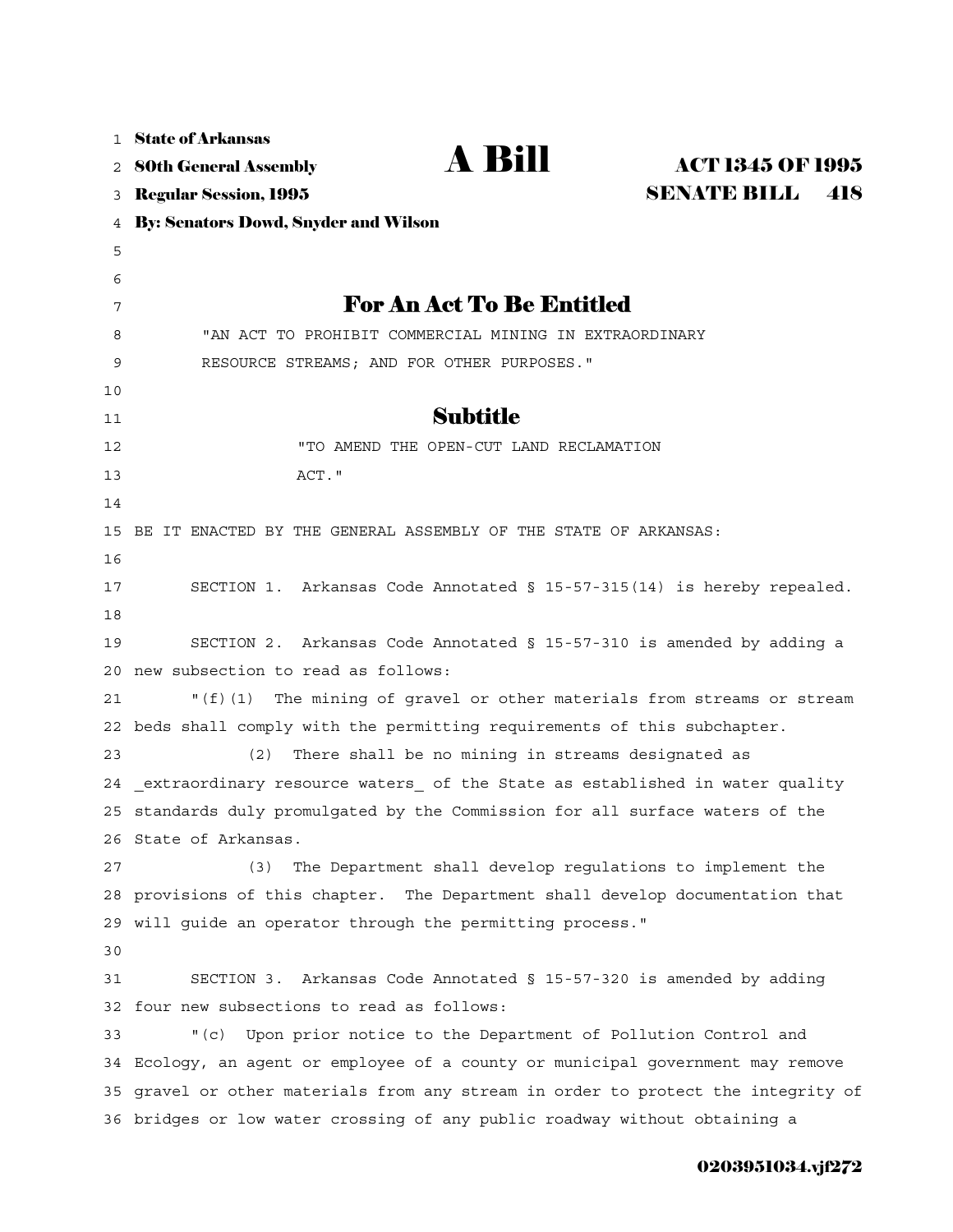1 permit.

2 (d) Upon prior notice to the Department of Pollution Control and 3 Ecology, a governmental unit may remove gravel or other material from any 4 stream in order to protect the integrity of a government owned or controlled 5 structure without obtaining a permit.

6 (e) Flood control projects authorized by the U. S. Army Corp of 7 Engineers shall be exempt from the permitting requirement provided, however, 8 that certification under Section 401 of the Federal Clean Water Act is 9 obtained for said project.

10 (f) All stream gravel mining operations on streams designated as 11 extraordinary resource waters after January 1, 1995 may continue to operate 12 under a permit issued by the Department for a period of two (2) years from the 13 date of such designation. At the end of said two (2) year period, all mining 14 activities must be terminated and the affected area reclaimed in accordance 15 with the operator\_s approved reclamation plan."

16

17 SECTION 4. All provisions of this act of a general and permanent nature 18 are amendatory to the Arkansas Code of 1987 Annotated and the Arkansas Code 19 Revision Commission shall incorporate the same in the Code.

20

21 SECTION 5. If any provision of this act or the application thereof to 22 any person or circumstance is held invalid, such invalidity shall not affect 23 other provisions or applications of the act which can be given effect without 24 the invalid provision or application, and to this end the provisions of this 25 act are declared to be severable.

26

27 SECTION 6. All laws and parts of laws in conflict with this act are 28 hereby repealed.

29

30 SECTION 7. EMERGENCY. It is hereby found and determined by the 31 Eightieth General Assembly that protection of Arkansas\_ streams is necessary 32 to prevent degradation of the water quality and existing designated uses. 33 Therefore, an emergency is hereby declared to exist and this act being 34 necessary for the immediate preservation of the public peace, health and 35 safety shall be in full force and effect from and after its passage and

## 0203951034.vjf272

2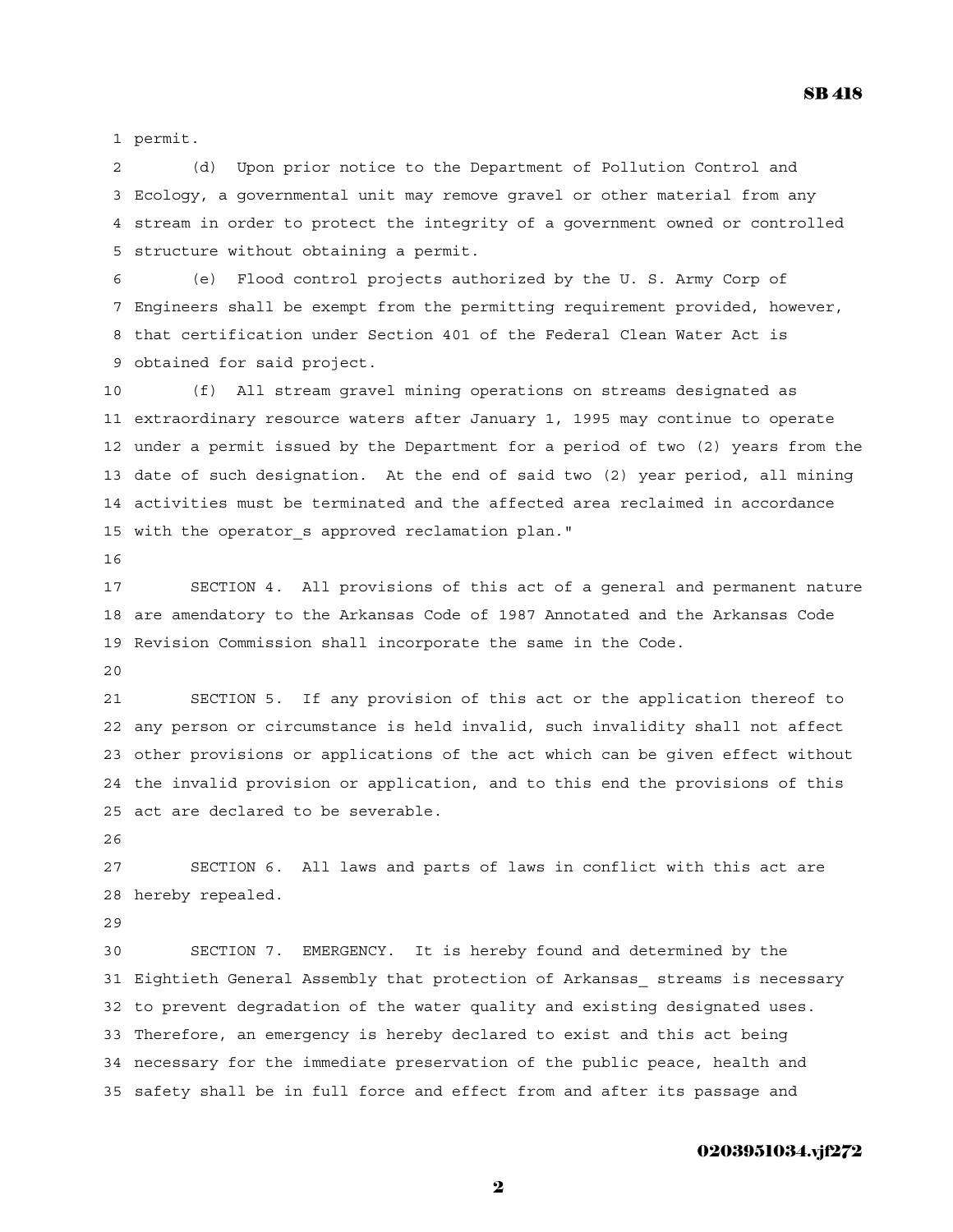|                  | 1 approval. |                   |
|------------------|-------------|-------------------|
| $\sqrt{2}$       |             |                   |
| $\mathbf{3}$     |             | APPROVED: 4-17-95 |
| $\bf 4$          |             |                   |
| $\overline{5}$   |             |                   |
| $\epsilon$       |             |                   |
| $\boldsymbol{7}$ |             |                   |
| $\,8\,$          |             |                   |
| $\mathsf{S}$     |             |                   |
| $10\,$           |             |                   |
| $11\,$           |             |                   |
| $12\,$           |             |                   |
| $13\,$           |             |                   |
| $14\,$           |             |                   |
| 15               |             |                   |
| $16\,$           |             |                   |
| $17$             |             |                   |
| $1\,8$           |             |                   |
| 19               |             |                   |
| $20\,$           |             |                   |
| $21\,$           |             |                   |
| $2\sqrt{2}$      |             |                   |
| 23               |             |                   |
| $2\sqrt{4}$      |             |                   |
| 25               |             |                   |
| $2\sqrt{6}$      |             |                   |
| $27$             |             |                   |
| $2\,8$           |             |                   |
| 29               |             |                   |
| 30               |             |                   |
| 31               |             |                   |
| 32               |             |                   |
| 33               |             |                   |
| 34               |             |                   |
| 35               |             |                   |